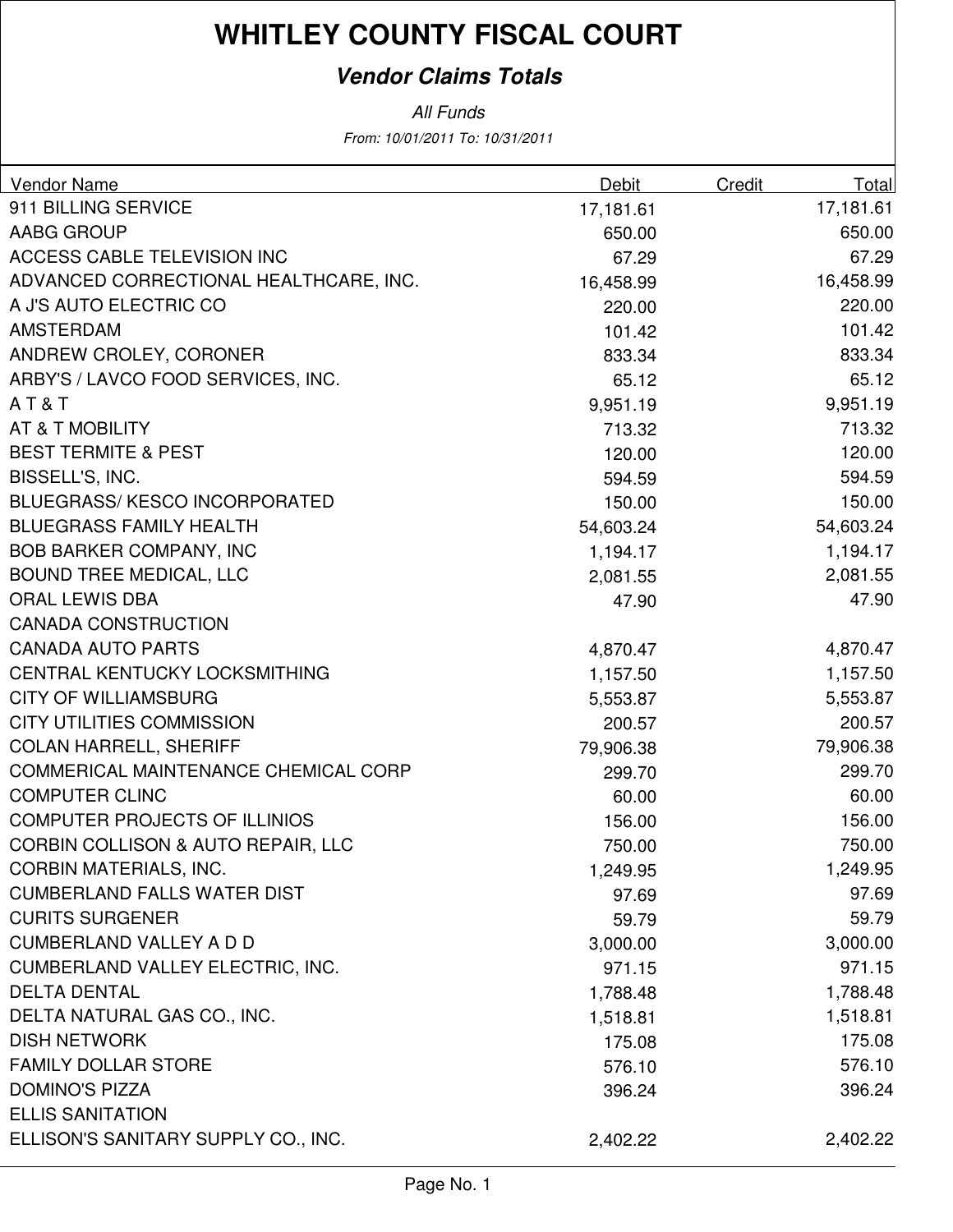### **Vendor Claims Totals**

| <b>Vendor Name</b>                      | <b>Debit</b> | <b>Credit</b> | Total      |
|-----------------------------------------|--------------|---------------|------------|
| ELMO GREER & SONS, INC.                 | 176,617.86   |               | 176,617.86 |
| <b>ELSIE MILLS</b>                      | 28.16        |               | 28.16      |
| EMCON HOME GUARD, INC.                  | 530.00       |               | 530.00     |
| <b>ERNIE MOORE</b>                      | 990.00       |               | 990.00     |
| <b>EZ COUNTRY</b>                       | 425.00       |               | 425.00     |
| <b>FASHION PALACE</b>                   | 300.00       |               | 300.00     |
| FIRST RESPONSE OF THE BLUEGRASS         | 321.00       |               | 321.00     |
| <b>FLEETONE</b>                         | 28,654.90    |               | 28,654.90  |
| G & K SERVICES, INC                     | 865.56       |               | 865.56     |
| G & C SUPPLY CO. INC.                   | 1,367.61     |               | 1,367.61   |
| G & E DRIVE-IN                          | 202.45       |               | 202.45     |
| <b>GLOBAL EQUIPMENT CO</b>              | 484.49       |               | 484.49     |
| <b>HARDEE'S</b>                         | 325.36       |               | 325.36     |
| HARP ENTERPRISES, INC.                  | 220.86       |               | 220.86     |
| HINKLE CONTRACTING CORPORATION          | 20,363.50    |               | 20,363.50  |
| <b>HOBART CORP</b>                      | 63.36        |               | 63.36      |
| <b>HOLSTON GASES</b>                    | 3,042.14     |               | 3,042.14   |
| <b>HUDSON MATERIALS</b>                 | 12,060.12    |               | 12,060.12  |
| HUMANA HEALTH PLAN INC                  | 170.01       |               | 170.01     |
| <b>HOMETOWN IGA #57</b>                 | 423.94       |               | 423.94     |
| <b>INTERACT PUBLIC SAFETY SYSTEMS</b>   | 9,630.00     |               | 9,630.00   |
| <b>INTERSTATE CONSTRUCTION PRODUCTS</b> | 756.00       |               | 756.00     |
| <b>JAMES HOLDER</b>                     | 8.46         |               | 8.46       |
| <b>JAMIE FUSON</b>                      | 242.00       |               | 242.00     |
| <b>JERRY ROWE</b>                       | 18.00        |               | 18.00      |
| JOHNNY WHEELS OF WILLIAMSBURG, INC      | 500.26       |               | 500.26     |
| K A C O ALL LINES FUND                  | 63,951.00    |               | 63,951.00  |
| KACO WORKERS COMPENSATION FUND          | 46,200.00    |               | 46,200.00  |
| <b>KAREN BENNETT</b>                    | 96.80        |               | 96.80      |
| KAY SCHWARTZ, COUNTY CLERK              | 30.00        |               | 30.00      |
| <b>KELLWELL FOOD MANAGEMENT</b>         | 26,698.56    |               | 26,698.56  |
| <b>KELLY HARRISON</b>                   | 15.90        |               | 15.90      |
| KU                                      | 6,212.74     |               | 6,212.74   |
| <b>KFC</b>                              | 228.49       |               | 228.49     |
| <b>KIMBELL MIDWEST</b>                  | 166.07       |               | 166.07     |
| KNOX COUNTY UTILITIES COMMISSION        | 27.14        |               | 27.14      |
| KNOX-WHITLEY HUMANE ASSOCIATION, INC,   | 7,500.00     |               | 7,500.00   |
| KOORSEN PROTECTION SERVICE              | 3,578.25     |               | 3,578.25   |
| KENTUCKY RETIREMENT SYSTEM              | 152.37       |               | 152.37     |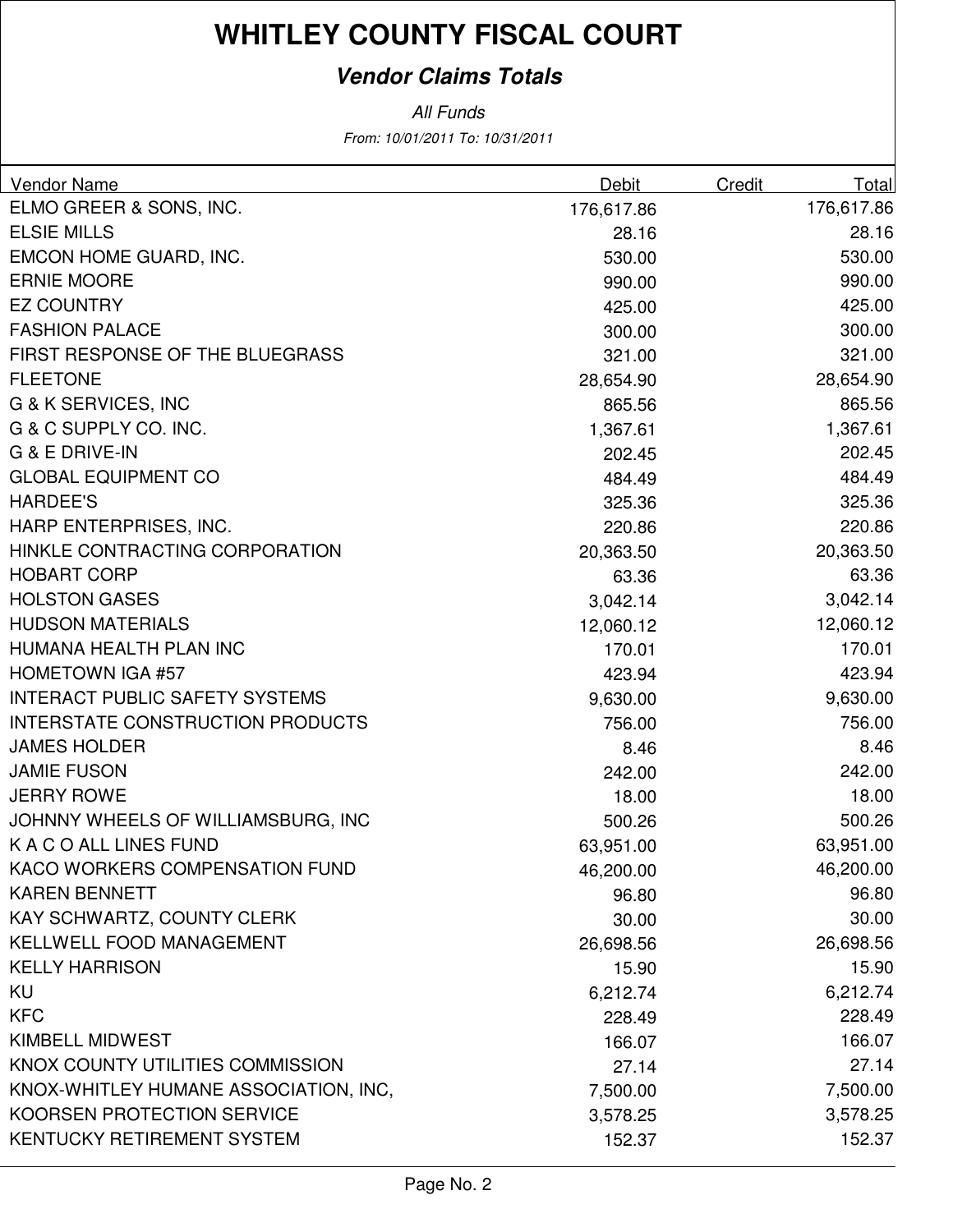### **Vendor Claims Totals**

| <b>Vendor Name</b>                | Debit     | Credit | Total     |
|-----------------------------------|-----------|--------|-----------|
| <b>KENTUCKY STATE TREASURER</b>   | 4,612.02  |        | 4,612.02  |
| LAUREL COUNTY FISCAL COURT        | 250.00    |        | 250.00    |
| LEE SCHOLLENBERGER                | 219.71    |        | 219.71    |
| <b>LIDA J. POWERS</b>             | 600.00    |        | 600.00    |
| <b>LIGHTSQUARED LP</b>            | 78.18     |        | 78.18     |
| <b>LYTTLE'S TELEPHONE</b>         | 75.00     |        | 75.00     |
| <b>MARK MOTORS</b>                | 14,000.00 |        | 14,000.00 |
| <b>MASON SECURITY NETWORK</b>     | 9,398.00  |        | 9,398.00  |
| <b>MCDONALD'S</b>                 | 91.49     |        | 91.49     |
| <b>MELISSA S GRAY</b>             | 61.20     |        | 61.20     |
| <b>MISTY GAVIN</b>                | 89.10     |        | 89.10     |
| <b>MORGAN TRUCK PARTS</b>         | 742.44    |        | 742.44    |
| MOUNTAIN CLASSIC SCHOLARSHIP FUND | 1,000.00  |        | 1,000.00  |
| <b>M.R. TRANSMISSIONS</b>         | 3,443.00  |        | 3,443.00  |
| MOUNTAIN VALLEY INSURANCE         | 4,273.56  |        | 4,273.56  |
| <b>NEWS JOURNAL</b>               | 721.40    |        | 721.40    |
| <b>NEWWAVE COMMUNICATIONS</b>     | 67.88     |        | 67.88     |
| OVERHEAD DOOR COMPANY             | 2,459.00  |        | 2,459.00  |
| <b>OWENS AUTO PARTS</b>           | 1,297.21  |        | 1,297.21  |
| <b>PAM BRYANT</b>                 | 46.88     |        | 46.88     |
| <b>PATTERSON CREEK VFD</b>        | 200.00    |        | 200.00    |
| PHIL BRENNENSTUHL                 | 135.50    |        | 135.50    |
| PIZZA HUT                         | 145.40    |        | 145.40    |
| POFF CARTING SERVICE              | 3,812.20  |        | 3,812.20  |
| PREFERRED LAB SERVICE             | 750.00    |        | 750.00    |
| PREWITT FARM SUPPLY               | 1,227.09  |        | 1,227.09  |
| PROFFESSIONAL VEHICLE CORP        | 456.50    |        | 456.50    |
| <b>QUALITY CARE AUTO SERVICE</b>  | 4,667.25  |        | 4,667.25  |
| <b>QUILL CORPORATION</b>          | 700.46    |        | 700.46    |
| REPUBLIC BANK & TRUST CO          | 3,413.26  |        | 3,413.26  |
| <b>ROGER WELLS</b>                | 339.35    |        | 339.35    |
| <b>ROY SILER</b>                  | 40.63     |        | 40.63     |
| S. E. EMERGENCY PHYSICIANS        | 280.80    |        | 280.80    |
| <b>J.A. SEXAUER</b>               | 242.12    |        | 242.12    |
| SOUTHEASTERN EMERGENCY EQUIP.     | 70.33     |        | 70.33     |
| SOUTHEASTERN KY MAINTENANCE       |           |        |           |
| SOUTH EASTERN JANITORIAL SUPPLY   | 2,697.35  |        | 2,697.35  |
| SOUTHERN REBINDING, INC.          | 1,138.46  |        | 1,138.46  |
| STERICYCLE, INC.                  | 411.72    |        | 411.72    |